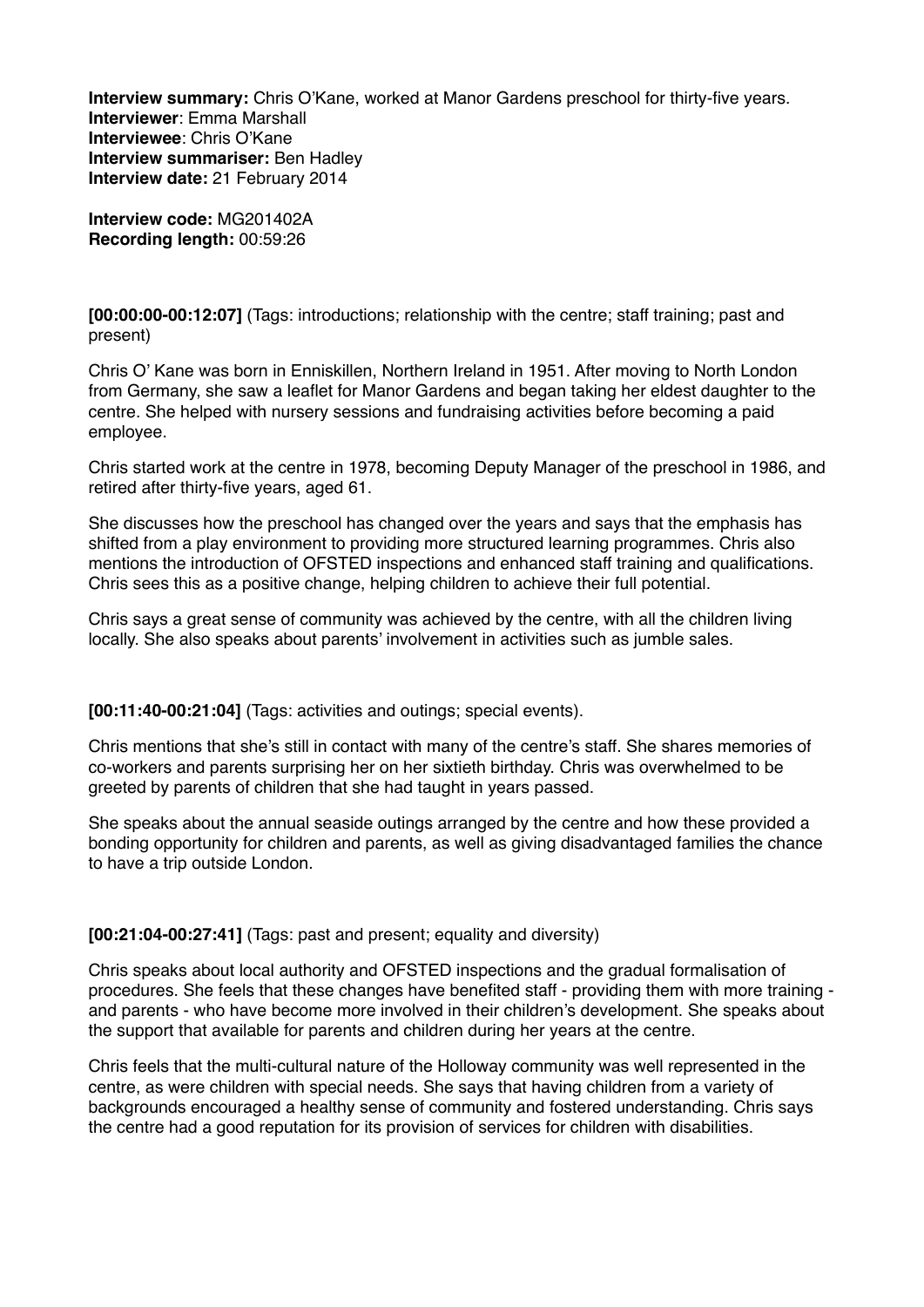**[00:27:41-00:33:52]** (Tags: centre leadership; past and present; technology)

Chris has seen many different directors pass through the centre and has seen many changes. She remembers Brian Earle and discusses the positive changes he effected, including organising foreign exchanges, and bringing in other organisations to help improve the centre.

Chris remembers the introduction of computers being another major change. Chris had to receive some training herself before she helped the children. The children learned very quickly, however, and she was amazed by their quick progress.

## **[00:33:52-00:40:32]** (Tags: past and present; learning methods)

Chris speaks about how the centre continues to utilise traditional approaches in combination with new methods, to help children learn through play. She mentions creative activities, including sandpit play, book corners, and playdough, which are still considered integral to children's development.

She says that staff would coordinate the use of computers and play areas, and make sure that children would use the resources most beneficial to their needs.

**[00:40:32-00:45:43]** (Tags: current relationship with the centre; Queen Mother's visit; key events)

Chris was always very happy at the centre, and misses working there, although she is still in touch with people there.

She fondly remembers when the Queen Mother came to visit the centre although it was very nerve racking! There was a great deal of preparation by security officials, who checked the centre beforehand, and blocked off the roads. She will never forget appearing on the ten o' clock news, singing nursery rhymes with the Queen Mother!

## **[00:45:43-00:49:25]** (Tags: reputation of the centre)

The centre built up a good reputation over the years through word of mouth, with former attendees bringing their own children along. Many people from other boroughs began attending the centre, and they were eventually oversubscribed.

When the NHS left the building, this created space for more groups to join and provide a wider variety of activities for the local community.

## **[00:49:25-00:59:26]** (Tags: personal achievements; centre improvements)

The centre has been a huge part of Chris's life, and helped her to become part of the community when she first arrived. She feels that it is a very welcoming place.

When she arrived the OFSTED report for the pre-school was 'satisfactory'. By the time she left it was 'outstanding'. She put all her efforts into improving the centre and making sure that the standards were high.

She is very complimentary about her co-workers, and thinks that they will be able to provide an excellent service into the future.